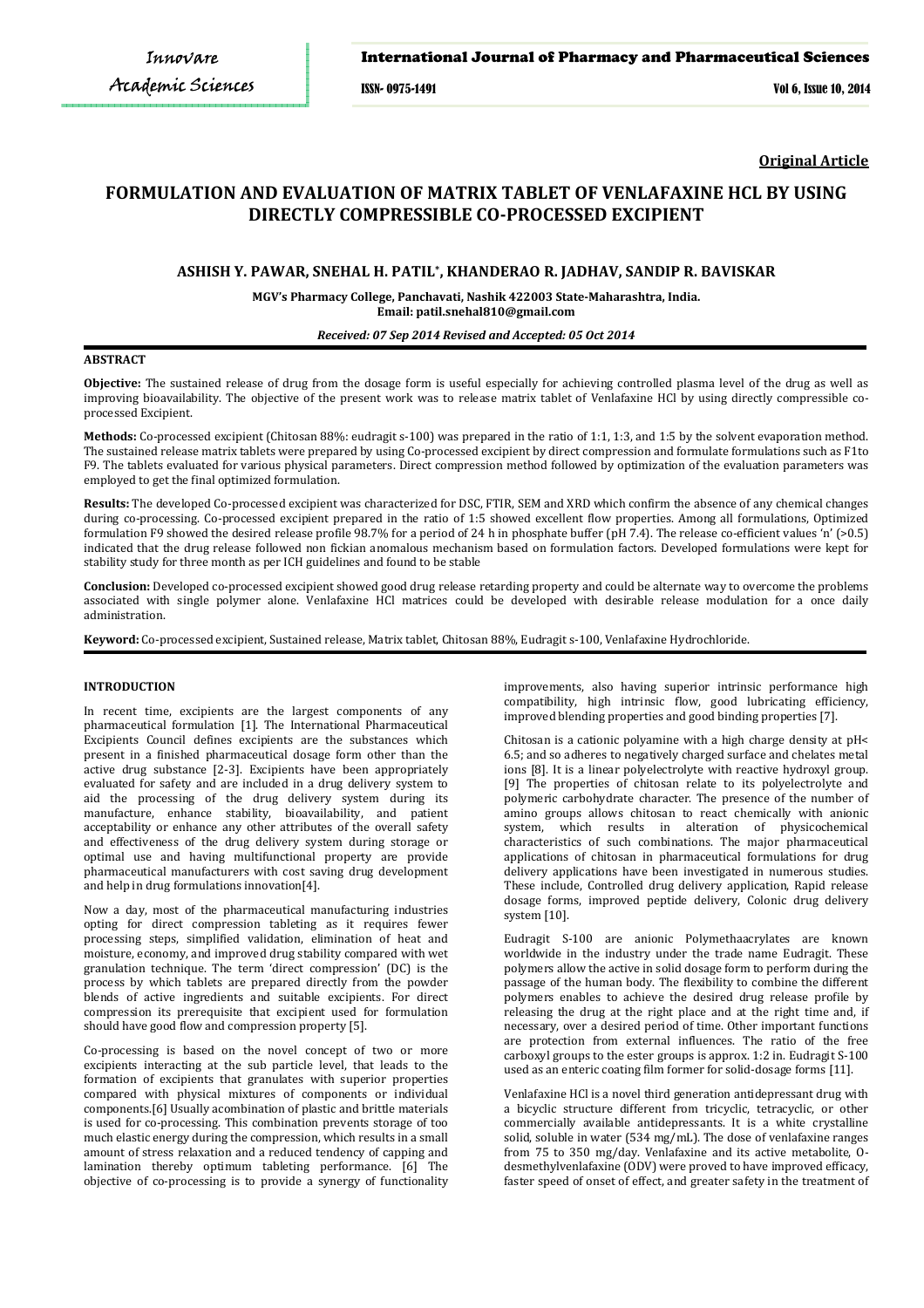depression, generalized anxiety disorder, and social anxiety disorder in adults compared with previous medicines, such as the selective serotonin reuptake inhibitors Venlafaxine works effectively against a broad range of depressive conditions, both mild to moderate and severe, whether occurring in in-patients or out-patients. However, due to the short steady state elimination half-life (3–4 h for Venlafaxine and 10 h for ODV), the drug has to be administered 2 or 3 times daily so as to maintain adequate plasma levels of drug. Once a daily sustained release formulation developed for increasing patient compliance and convenience as well as a superior benefit/ risk ratio [13]. Thus, this work focused on the formulation and evaluation of matrix tablet of venlafaxine HCl by using directly compressible co-processed excipient comprising of Chitosan 88% deacylated and Eudragit S-100 by the solvent evaporation method.

## **MATERIALS AND METHODS**

## **Materials**

Venlafaxine HCl was obtained as a gift sample from Orchid Chemicals And Pharmaceuticals Ltd, Aurangabad, India. Chitosan (88% deacylated) supplied by Everest Biotech Bengaluru., Eudragit S- 100 Evonik Degussa, Mumbai, India Pvt. Ltd., and Polyvinylpyrrolidone (K-30) was received as gift from Alkem laboratory Ltd., Mumbai. Also microcrystalline cellulose, magnesium stearate, Talc. All other excipients and chemicals used were of analytical grade (AR).

#### **Methods**

#### **Preparation of directly compressible Co-processed Excipient**

The Co-processed excipient of Chitosan (88% deacylated) and Eudragit s-100 was prepared by using the solvent evaporation method. Chitosan 1 gm was accurately weighed and dissolved in 15 mL of 3% v/v acetic acid solution . Similarly, Eudragit S- 100 (5 gm) was separately dissolved in 7 mL ethanol and was covered to prevent evaporation. This dispersion was slowly added with stirring to the Chitosan solution. The mixture was poured in a Petri plate and was dried at 50°C for 48 h. coprocessed excipient containing 1:1, 1 : 3,and 1: 5 ratios of chitosan: Eudragit S- 100 were prepared using this method. The dried coprocessed excipient was stored in a desiccator until used [14].

#### **Characterization of co-processed excipient**

## **Fourier transforms infrared spectroscopy (FTIR)**

Co-processed excipient discs were prepared by pressing the Coprocessed excipient with potassium bromide and the spectra<br>between 4000to 400 cm<sup>-1</sup>was recorded using FTIR recorded using spectrophotometer (SHIMADZU 84500 S, Tokyo, Japan)[15].

## **Differential scanning calorimetry (DSC)**

DSC analysis was performed using Shimadzu-Thermal Analyzer DSC 60 on 2-5 mg sample was taken in the quantity of 2 to 4 mg. Samples were heated in an aluminum pan at a rate of 10°C / min within a 30 to 300°C temperature range under a nitrogen flow of 10 ml/min. An empty sealed pan was used as a reference [16].

#### **X ray Diffractometry (XRD)**

Approximately 100 mg of the sample was exposed to Cu radiation wavelength 1.5406 A°, having temperature rang 170 °C to +450 °C in a wide-angle powder X-ray diffract meter (Make/Model-Bruker AXS D8 Advance). The instrument was operated in the step-scan mode, in Max. Use angular range is 3° to 135°.

#### **Scanning electron microscopy (SEM)**

Scanning electron microscopy (SEM) is a method for high resolution surface imaging. The SEM uses an electron beam for surface imaging.(SEM Make JEOL Model JSM - 6390LV) double-sided carbon tape was affixed on aluminum stubs over which the powder sample of Co-processed excipient samples was observed for morphological characterization using a gaseous secondary electron detector.

## **Powder flow properties of co-processing excipients**

The following micromeritic properties of the co-processed excipients were studied.

#### **Bulk and tapped densities**

7.5 g of the blend were carefully poured into a 50 ml graduated cylinder. The volume occupied by the blend was read and the bulk density calculated in gm/ml. The cylinder containing the blend was tapped until constant volume was obtained using bulk density apparatus from a height of 2 cm and the tapped density calculated in gm/ml.

## **Percentage compressibility (Carr's index) and Hausner's ratio**

The percentage compressibility (CI) was calculated from the difference between the tapped (Td) and the bulk densities (Bd) divided by the tapped density and the ratio expressed as a percentage. The Hausner's ratio (HR) is the ratio between the tapped and bulk density.

CI= (Tapped density – Bulk density)/ Tapped density× 100

HR= Tapped density/Bulk density

#### **Drug –Excipient compatibility study**

## **FTIR study**

To analyze the compatibility of drug with polymers, the infrared spectrum of pure venlafaxine HCl sample and its combination with excipients mixture was recorded using FTIR spectrophotometer (SHIMADZU 84005). The scanning range was 4000 to 400 cm-1. A change in spectrum pattern of drug due to presence of polymers was investigated to identify any chemical interaction [15].

## **DSC study**

The possibility of drug–excipient interaction was further investigated by differential scanning calorimetry (DSC). DSC analysis was performed using Mettler Star SW 9.01 DSC- 60(SHIMADZU). DSC of pure Venlafaxine HCl alone and its combination with excipients mixture was taken in the quantity of 2 to 4 mg sample Samples were heated in an aluminum pan at a rate of 10°C / min within a 30 to 300°C temperature range under a nitrogen flow of 10 ml/min. An empty sealed pan was used as a reference.

#### **Preparation of Matrix tablet of Venlafaxine HCl**

Matrix tablets of Venlafaxine HCl, each containing80 mg [15]. Venlafaxine HCl was prepared by using Co-processed excipient by direct compression method. The composition of various formulations was shown in [Table 1]. Polymer composition was selected on the basis of trial taken for the formulated preparation. All the ingredients weighed accurately, passed through 60 mesh and mixed in geometric order. Mixing was continued for 10 min to achieve uniform mixing then the mixture was lubricated with magnesium stearate for 5 min. Different polymers were used alone or in combination to formulate matrix tablet of Venlafaxine HCl. The lubricated blend was then compressed into a tablet using 10 mm standard round shaped punches on 10 station tablet compression machine JM-10 (JAGUAR Co. Pvt. India). Each tablet contains 80 mg of Venlafaxine HCl base and total weight of a tablet was 300 mg depending upon polymer concentration. All the tablet formulations were stored in air tight container till further use.

#### **Evaluation of powder blends**

The powder blends were evaluated for flow property (angle of repose), loose bulk density, tapped density, compressibility index and drug content. Angle of repose was determined by fixed funnel method. Loose and tapped density was determined by cylinder method and for Carr's Index (CI) value following equation was used:

Carr's Index = tapped bulk density-loose bulk densityx100/tapped density. Hausner's ratio was also calculated to define the flow property. A Hausner's value between 1.12 to 1.25 is indication of good flow property.

#### **Evaluation of tablets**

The prepared tablets were evaluated for their physical parameters like hardness, thickness, weight variation, friability and drug content. For hardness testing Monsanto hardness tester and for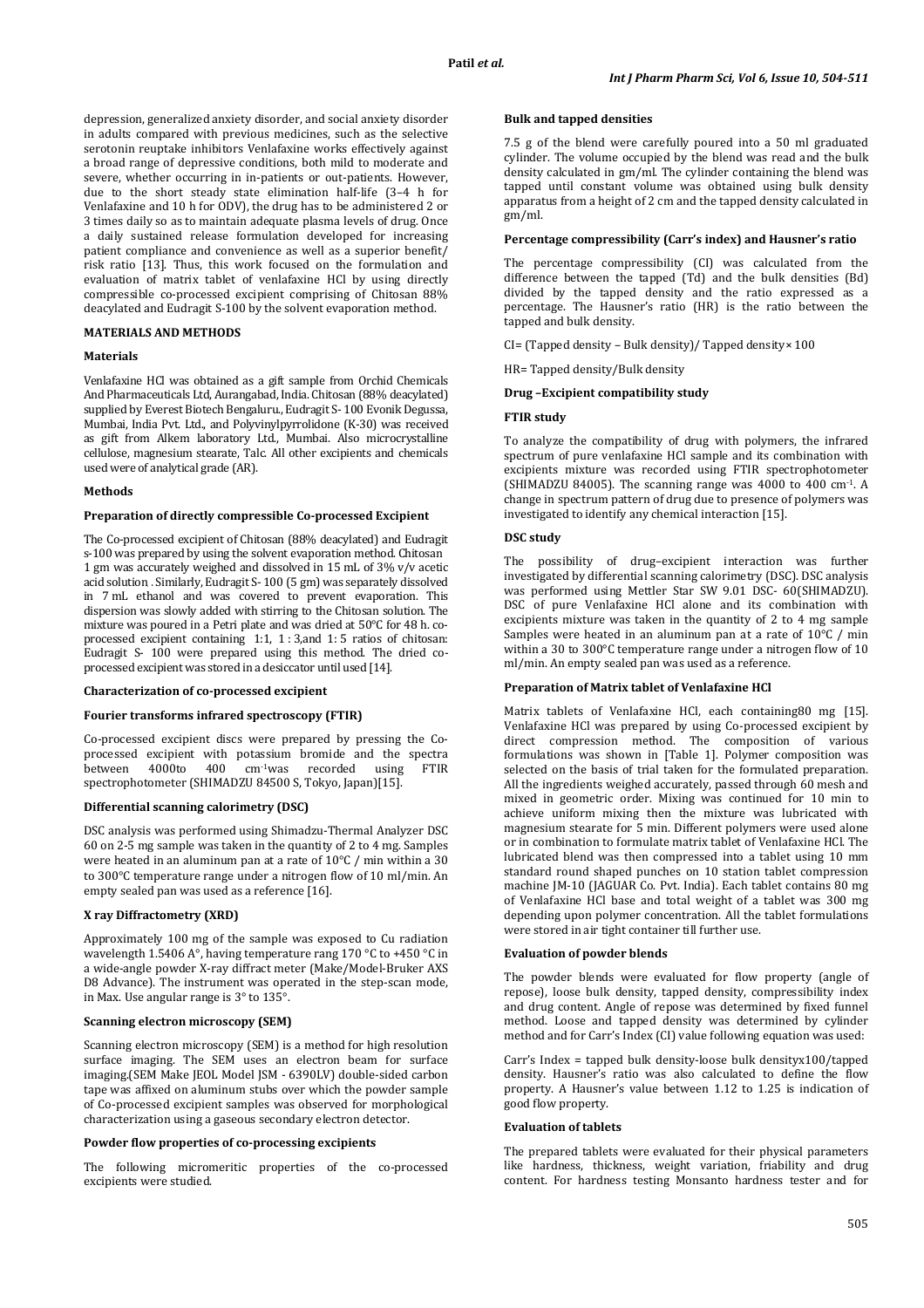frability Roche friabilator (Campbell Electronics, Mumbai, India) was used to determine the value. Vernier caliper was used to measure the thickness of the tablets. Weight variation was performed as per official method.

#### **Drug Content Estimation**

Twenty tablets were selected randomly and the average weight was calculated. Tablets were crushed in a mortar and accurately average weighed amount of tablets triturate was taken for analysis. Samples were transferred to different volumetric flasks and were diluted up to the mark using phosphate buffer (pH 6.8). The content was shaken well and kept for 30 minutes for dissolving the drug completely. The mixtures were filtered and appropriate dilutions were made. The drug content in each tablet was estimated at **λ** max 225 nm against blank as reference.

## *In vitro* **dissolution studies**

In vitro drug release study of the samples was carried out using USP – type II dissolution apparatus (Paddle type). The dissolution medium, 900 ml of 1.2 pH HCl buffer (2 hours) and 6.8 pH phosphate buffer (22 hours) for 24 hours, was placed into the dissolution flask maintaining the temperature of  $37 \pm 0.5$ °C and rpm of 50. The apparatus was allowed to run for 24 hours. Samples measuring 5 ml were withdrawn after every 1 hour up to 24 hours manually. During sampling, samples were filtered.

The fresh dissolution medium was replaced every time with the same quantity of the sample. Collected samples were analyzed at 225 nm using phosphate buffer (pH 6.8) as blank. The cumulative percent drug release was calculated and the graph was plotted between cumulative percent drug release verses time (h) [20-21].

## **Kinetic analysis of release data**

To describe the kinetics and percent releases of the drug release from sustained release matrix Venlafaxine HCl formulation (trial batches). The drug release data from trial batches were fitted in to various kinetic release mathematical models such as zero order, first order, Higuchi, Korsmeyer-Peppas models by using PCP-Disso-v3 software. The regression coefficient  $(r^2)$  value compared to each other and selected best fit model, the release mechanism of matrix tablet formulation from system was decided from release exponent value.

| Table 1: Composition of formulations of matrix tablet of Venlafaxine HCl |  |  |  |
|--------------------------------------------------------------------------|--|--|--|
|--------------------------------------------------------------------------|--|--|--|

| Ingredients (mg/tablet) | <b>Formulation Code</b> |                |     |     |      |     |     |      |     |
|-------------------------|-------------------------|----------------|-----|-----|------|-----|-----|------|-----|
|                         |                         | F <sub>2</sub> | F3  | F4  | F5   | F6  | F7  | F8   | F9  |
| Venlafaxine HCl         | 80                      | 80             | 80  | 80  | 80   | 80  | 80  | 80   | 80  |
| PVP K30                 | 25                      | 25             | 25  | 50  | 50   | 50  | 75  | 75   | 75  |
| C0-processed excipient  | 40                      | 52.5           | 65  | 40  | 52.5 | 65  | 40  | 52.5 | 65  |
| MCC                     | 125                     | 112.5          | 100 | 100 | 87   | 75  | 75  | 62.5 | 50  |
| Magnesium Stearate      | 15                      | 15             | 15  | 15  | 15   | 15  | 15  | 15   | 15  |
| Talc                    | 15                      | 15             | 15  | 15  | 15   | 15  | 15  | 15   | 15  |
| <b>Total Weight</b>     | 300                     | 300            | 300 | 300 | 300  | 300 | 300 | 300  | 300 |

The zero-order kinetic describes the system in which the drug release rate is independent of its concentration. The first order kinetic describes the system in which the drug release rate is concentration dependent. Higuchi describe the release of drug from an insoluble matrix as square root of time dependent process. The Hixon-Crowell cube root law describes the drug release from the system in which there is change in the surface area and the diameter of particles present in dosage form. Korsmeyer-Peppas Equation (Diffusion/Relaxation Model) Mt/M<sub>0</sub> = k5t<sup>n</sup>[18,19]

•Zero order Kinetics  $Q = K_0 t$ 

• First order Kinetics Log  $C = Log C_0-Kt/2$ 

• Higuchi's Square root of time Equation (Diffusion model)  $Q = Kt^{\frac{1}{2}}$ 

•Hixon-Crowell cube root Equation (Erosion model) (100-W)  $^{1/3}$  =  $100^{1/3} - k^3t$ 

#### **Stability study**

Stability studies were carried out as per ICH Q1A guidelines. The optimized Venlafaxine HCl tablets of F9 batch were wrapped in aluminium foils and were placed in the environmental stability chamber at  $40^{\circ}$ C $\pm$ 2 $^{\circ}$ C/75% $\pm$ 5% RH for a period of three month. Sampling was done at a predetermined time intervals of initial, 1 month, 2 month, and 3 month. The formulation was analyzed for organoleptic characteristics, hardness, drug content, disintegration time and dissolution profile [20].

# **RESULTS AND DISCUSSION**

## **Characterization of Co-processed excipient**

FTIR spectroscopy is a quick and simple technique for identifying any chemical changes or interaction. FTIR spectra of Chitosan showed characteristic peak at 1157.0 cm-1 due to C-O stretchingand N-H stretching at 1658.44 cm-1. A bending vibration at 1419.66 cm-1 was observed due to CH3 bending. FTIR spectra of eudragit s-100 exhibits –OH vibrational stretching at 2592.41 cm-1, due to carboxylic acid group, the C=O stretching ester group was found at 1720.56 cm-1. The band present at 1450.52 cm-1, indicating CH<sup>3</sup> bending. As shown in Figure 1. FTIR spectra of co-processed

excipients showed retention of all the major peaks of individual polymer which indicate absence of chemical interaction between polymers during processing as Shown in Figure 1.



**Fig. 1: FTIR Spectra of Chitosan (A), Eudragit s-100 (b) and Coprocessed excipient (C)**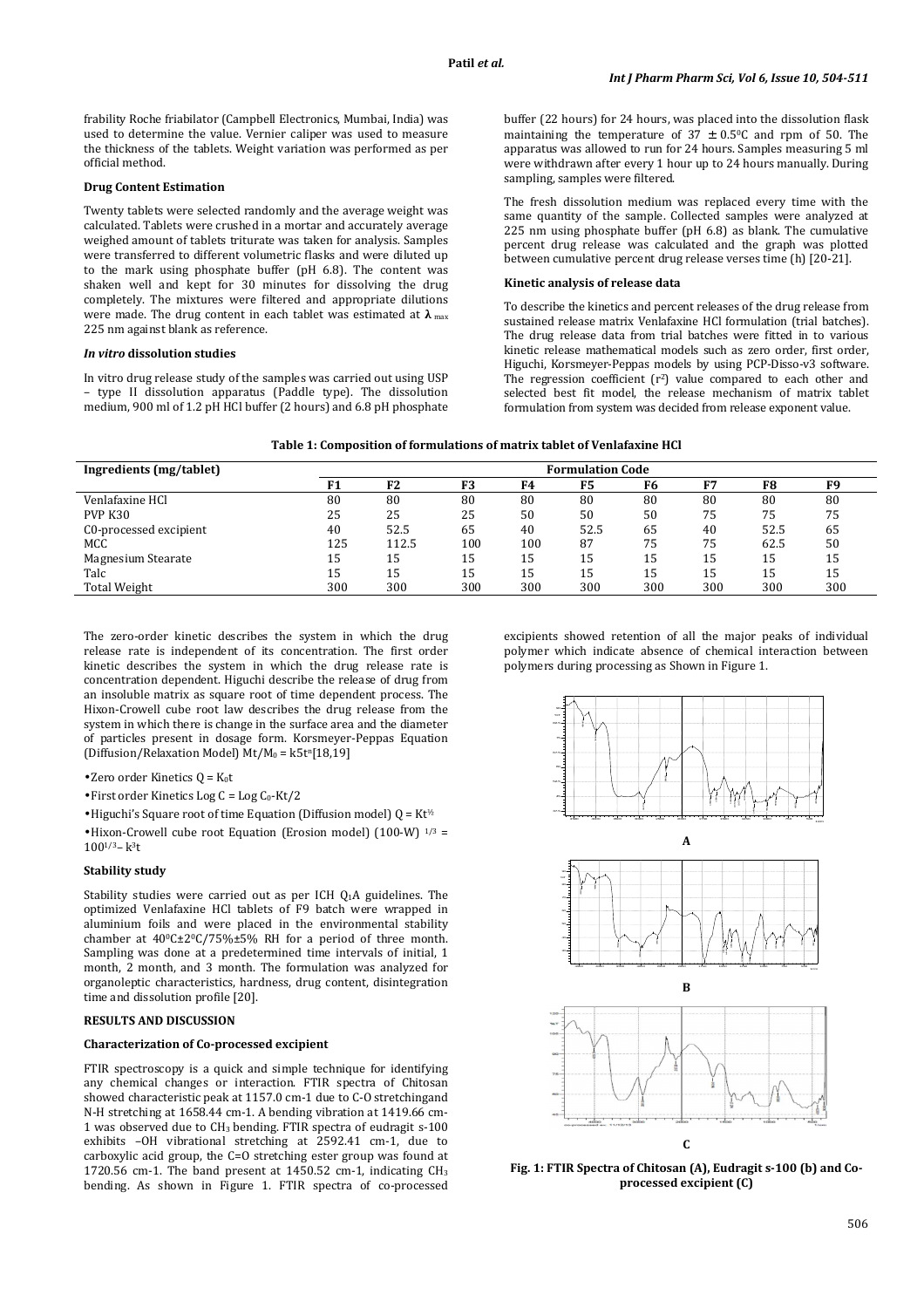DSC is a useful tool for characterizing a particular polymer based on its exothermic and endothermic thermal transitions. DSC thermo grams of chitosan, eudragit s-100 and (chitosan-eudragit s-100) Coprocessed excipients are shown in Figure 2. The DSC thermogram of co-processed excipient exhibits sharp endothermic peak at 244.31 which was corresponding to its melting with decomposition and indicating its crystalline nature and purity of sample. DSC thermogram of co-processed excipients shows no additional endotherm peaks which suggest that developed co-processed excipients are devoid of any chemical changes was shown in Figure 2.











The x-ray diffraction patterns of Chitosan, Eudragit s-100, Coprocessed Chitosan: Eudragit s-100 has shown in Figure 3. The amount of Co-processed Chitosan: Eudragit s-100 was found 98.90 % amorphous, Chitosan 85.7% amorphous And Eudragit s-100, 88.36% amorphous. And angles and d values stated in [Table 2].





**Fig. 3: X-ray diffraction pattern of Chitosan (A), Eudragit s-100, and Co-processed excipient (C)** 

Were also in one range, so no structural changes were found. The xray diffraction pattern has shown the diffused pattern indicating the amorphous nature. It has also shown the diffused pattern indicating the co-processed Chitosan with Eudragit S-100 was present in the amorphous state. Hence, it was concluded that the polymorphic characteristic of Chitosan, Eudragit s-100 and their interaction was not changed.

Scanning electron microscopy (SEM) was used to investigate particle surface morphology when comparing the surface of chitosan and eudragit s-100 (1:5) mixture with the surface of co-processed excipient (chitosan: eudragit s-100, 1:5) prepared using solvent evaporation method. It is apparent that its native structure has changed from a smooth, flat surface structure, with folded edges, to three-dimensional compacts for the eudragit s-100. This folding in the surface of the co-processed chitosan-eudragit s-100 creates a bigger surface area which can accommodate a larger quantity of eudragit s-100. As shown in Figure 4.





**Fig. 4: Scanning electron micrograph of mixture of Chitosan + Eudragit s-100 (1:5) ratio (A) and of prepared co-processed excipient by solvent evaporation method (B)**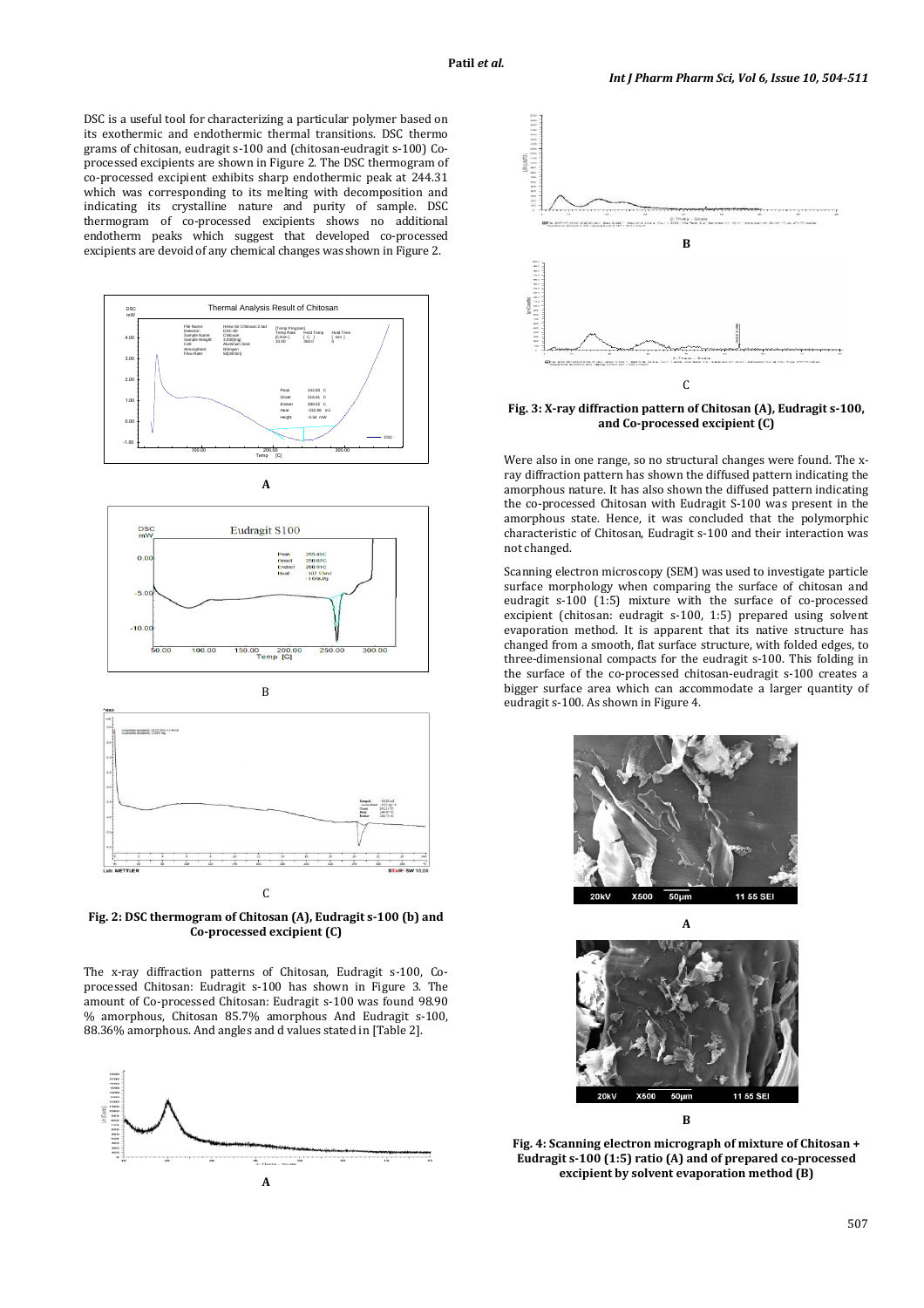Physical properties of material to be used as an excipient in direct compression formulations are of critical importance. Therefore, physical processes such as mixing, bulk particle movement and compaction are mainly depending on the powder particle characteristics.

The efficiency of flowability of a direct compressible excipient in automated technology employing rotary compression system is essential for production of tablets with uniform weight. The flow and compressibility characteristics of co-processed excipient were indirectly assessed by determining their bulk density, tapped density, angle of repose and Carr's compressibility indices and hausner's ratio.

Results depicted in [Table 3], suggested that all the co-processed excipients have improved flow ability and compressibility. Coprocessed excipient prepared in Chitosan and Eudragit s-100 ratio  $0.61 \cdot 1.1$  1:3 and  $1.5$ .

But result of ratio 1:5 showed good flow properties and compressibility as compared to other ratios of selected combinations. The optimized ratio 1:5 also showed good tableting properties as shown in [Table 3]. The compatibility study was carried out to find out compatibility between drug and excipients used in the formulations. The FT-IR spectrum of the pure drug Venlafaxine HCl, Venlafaxine HCl with PVP K30, Venlafaxine HCl with Co-processed excipient, and combination of Venlafaxine HCl matrix tablet formulation are compared with standard spectrum and characteristic band observed as shown in Figure 5. The characteristic bands of Venlafaxine HCl were found at 1388.65 cm-1 (C-H Bending) 1493.3 cm<sup>-1</sup> alcohol (C-0 Stretching) 1610.8 cm<sup>-1</sup> amine (N-H Bending), 2933.53 cm-1(C-H Stretching) 3326.98 cm-1(0- H Stretching) due to presence of hydroxy, amine and functional group and aromatic ring in the structure of Venlafaxine HCl was shown in Figure 5.

**Table 2: Angle and d values in XRD** 

| S.<br>No. | chitosan: eudragit S-100<br>(Co-Processed excipient) |         | <b>Native Chitosan</b> |         | Native Eudragit S-100 |         |  |
|-----------|------------------------------------------------------|---------|------------------------|---------|-----------------------|---------|--|
|           | Angle                                                | d value | Angle                  | d value | Angle                 | d value |  |
|           | 12.984                                               | 7.022   | 9.651                  | 8.651   | 12.205                | 6.609   |  |
|           | 13.211                                               | 6.697   | 6.351                  | 7.637   | 16.551                | 5.356   |  |
| 3         | 15.306                                               | 5.782   | 15.386                 | 6.695   | 17.857                | 4.964   |  |
| 4         | 18.023                                               | 4.911   | 18.301                 | 20.236  | 18.882                | 4.694   |  |
| 5         | 19.036                                               | 4.626   | 20.651                 | 21.653  | 21.732                | 3.742   |  |
|           | 22.324                                               | 3.971   | 33.213                 | 26.382  | 23.715                | 2.781   |  |

**Table 3: Powder flow properties of co-processed excipient**

| כ. | Formulation co-processed excipient | Bulk density | <b>Tapped density</b> | $\frac{9}{6}$   | Hausner's | Angle of                  |
|----|------------------------------------|--------------|-----------------------|-----------------|-----------|---------------------------|
| No |                                    | (gm/ml)      | (gm/ml)               | Compressibility | ratio     | repose $(\theta^{\circ})$ |
|    | Chitosan+Eudragit S-100 ratio 1:1  | 1.111        | 1.25                  | 11.12 %         | 1.125     | 22.82                     |
|    | Chitosan+Eudragit S-100 ratio1:3   | 0.1144       | 0.1960                | 11.02 %         | 1.123     | 25.46                     |
|    | Chitosan+Eudragit S-100 ratio1:5   | 0.222        | 0.2666                | 12.61%          | 1.200     | 20.32                     |







**C** 



**D** 

**Fig. 5: FTIR spectrum of Venlafaxine HCl (A), Venlafaxine HCl+PVP K30 (B), Venlafaxine HCl +Co-processed excipient (C) and physical mixture** 

The characteristic peak of Venlafaxine HCl with PVP K30were found at 1377.08 cm-1 (C-H Bending) 1039.92 cm-1 alcohol (C-O Stretching) 1614.31 cm-1 amine (N-H Bending), 2929.67 cm-1(C-H Stretching) 3325.05 cm-1(OH Stretching). The spectrum of Venlafaxine HCl with Co-processed excipient shows that at  $1396.37$  cm<sup>-1</sup> (C-H Bending) 1039.36 cm<sup>-1</sup> alcohol (C-O Stretching) 1612.37 cm<sup>-1</sup> amine (N-H) Bending), 2929.67 cm-1(C-H Stretching) 3325.05 cm-1(OH Stretching). The physical mixture shows that all the principle peak of Venlafaxine HCl in physical mixture were preserved and shows at 1375.15 cm<sup>-1</sup> (C-H Bending) 1031.85 cm<sup>-1</sup> alcohol (C-O Stretching) 1614.31 cm-1 amine (N-H Bending), 2929.67 cm-1(C-H Stretching) 3325.07 cm-1(OH Stretching). Hence, we can conclude that there was no interaction of drug and excipients.

Thermal analysis of drug and its mixture were carried out using DSC. The DSC thermogram of Venlafaxine HCl and its mixture showed sharp endothermic peak at 207.42 °C corresponding to its melting with decomposition and indicating its crystalline nature. The DSC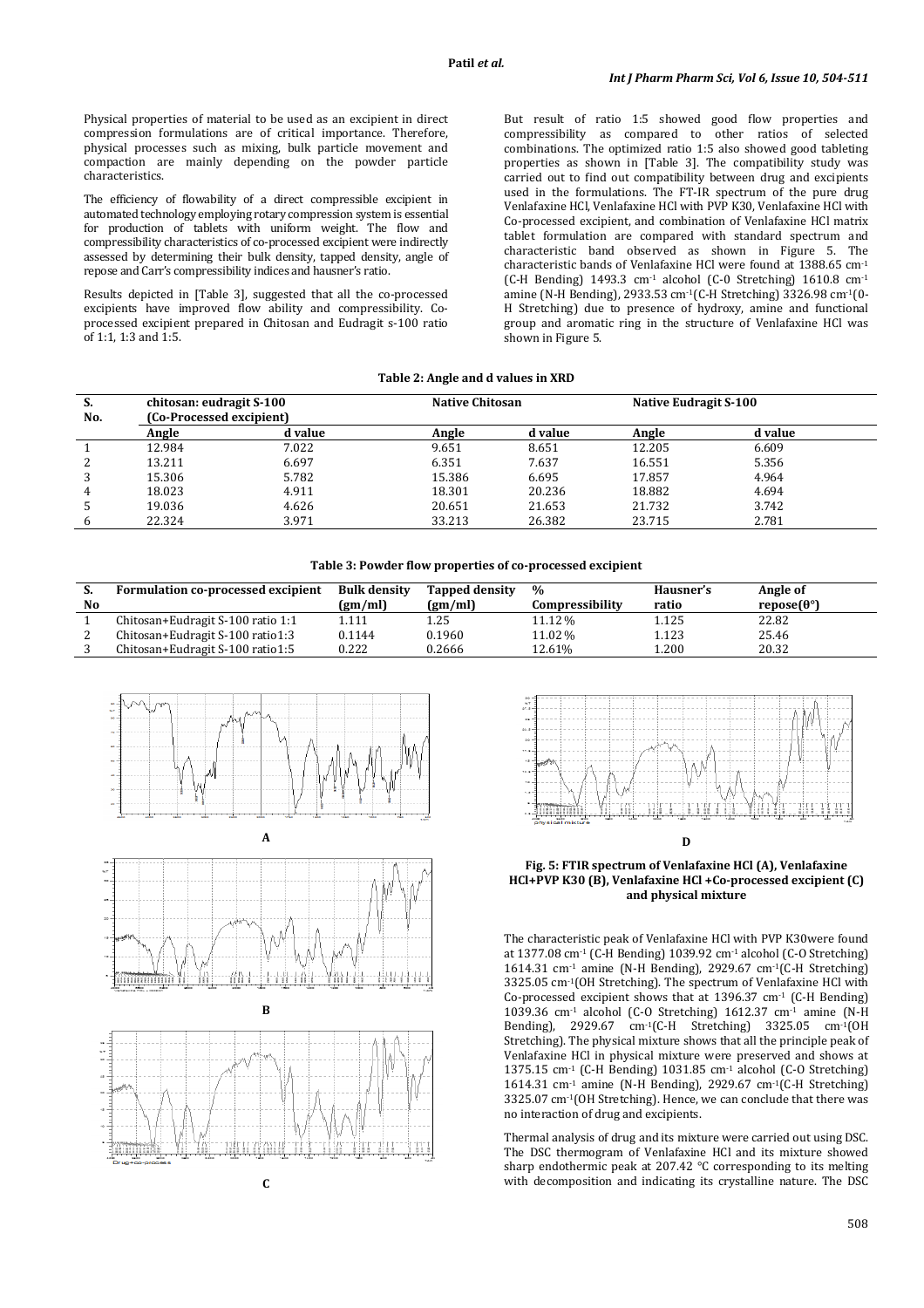thermogram of plain Venlafaxine HCl and its mixture is given in Figure 6 and Figure 7. The study showed and confirmed that there is no interaction of Venlafaxine HCl with other selected excipients.



**Fig. 6: DSC thermogram of Venlafaxine HCl** 



**Fig. 7: DSC thermogram of drug and physical mixture of excipient** 

The powder flow characteristics of drug affect formulation of tablets. The result was shown in [Table4] indicated that the powder blend has good flow property.

| Table 4: Blend flow properties of of Venlafaxine HCl tablet formulation |  |  |
|-------------------------------------------------------------------------|--|--|
|                                                                         |  |  |

| S.  | <b>Formulation</b> | <b>Angle of Repose</b> | <b>Bulk density</b> | <b>Tapped Density</b> | Carr's Index | Hausner's Ratio |
|-----|--------------------|------------------------|---------------------|-----------------------|--------------|-----------------|
| No. |                    |                        |                     |                       |              |                 |
|     | F <sub>1</sub>     | $22.08 \pm 0.30$       | 0.3605              | 0.4410                | 18.25        | 1.22            |
| 2   | F <sub>2</sub>     | $19.95 \pm 0.28$       | 0.3947              | 0.4466                | 16.70        | 1.05            |
| 3   | F <sub>3</sub>     | $19.52 \pm 0.31$       | 0.3948              | 0.4414                | 10.65        | 1.11            |
| 4   | F4                 | $21.06 \pm 0.42$       | 0.3947              | 0.4681                | 15.66        | 1.18            |
| 5   | F <sub>5</sub>     | $22.10 \pm 0.52$       | 0.3750              | 0.4166                | 9.98         | 1.11            |
| 6   | F6                 | $20.96 \pm 0.16$       | 0.4166              | 0.4682                | 10.98        | 1.12            |
|     | F7                 | $18.79 \pm 0.28$       | 0.3940              | 0.4413                | 10.65        | 1.12            |
| 8   | F8                 | $19.40 \pm 0.33$       | 0.3801              | 0.4217                | 9.73         | 1.10            |
| q   | F <sub>9</sub>     | 18.60±0.58             | 0.3637              | 0.4231                | 4.47         | 1.04            |

All formulations batches F1 to F9 were evaluated for physical properties such as tablet hardness, weight variations, thickness, diameter and drug content by reported method and found to be in Pharmacopoeial acceptable range. The matrix tablet formulations were prepared using directly compressible coprocessed excipient with composition of 1:5 ratio of chitosan and eudragit s-100 From [Table 5], it was observed that thickness of the tablets for all the formulations was found to between 3.33 mm to 3.46 mm, the

maximum standard deviation in thickness was up to 0.028 mm. The hardness of the tablets was found to be in the range 6.7 kg/cm<sup>2</sup>. The friability of the tablets for all the formulations was found to be between 0.716 % and 1.00 %.

The average weight of the tablets from all the formulation was found to between 298.33 mg to 302.40 mg.% drug content for all formulation was found to between 98.0 % and 100.02 %.

| <b>Formulation</b> | <b>Thickness</b>                                                          | <b>Hardness</b>                 | Friability | Average wt.       | Drug content |
|--------------------|---------------------------------------------------------------------------|---------------------------------|------------|-------------------|--------------|
| batch              | (mm)                                                                      | $\frac{\text{kg}}{\text{cm}^2}$ | (%)        | (mg)              | (%)          |
| F1                 | $3.38 \pm 0.028$                                                          | $7.0 \pm 0.92$                  | 0.716      | $302.40 \pm 0.89$ | 98.0%        |
| F <sub>2</sub>     | $3.44 \pm 0.016$                                                          | $7.2 \pm 0.37$                  | 0.886      | $298.58 \pm 0.68$ | 97.53%       |
| F3                 | $3.33 \pm 0.024$                                                          | $7.46 \pm 015$                  | 0.977      | $300.77 \pm 0.73$ | 99.18%       |
| F4                 | $3.43 \pm 0.024$                                                          | $7.4 \pm 0.10$                  | 0.73       | $298.06 \pm 0.69$ | 98.59%       |
| F5                 | $3.38 \pm 0.012$                                                          | $6.7 \pm 0.25$                  | 0.99       | $300.83 \pm 0.88$ | 99.82%       |
| F6                 | $3.38 \pm 0.032$                                                          | $7.0 \pm 0.50$                  | 1.00       | $299.50 \pm 0.69$ | 98.35%       |
| F7                 | $3.41 \pm 0.0081$                                                         | $6.9 \pm 0.26$                  | 0.76       | $299.20 \pm 0.70$ | 99.77%       |
| F8                 | $3.46 \pm 0.0081$                                                         | $7.2 \pm 0.025$                 | 0.867      | $298.65 \pm 0.70$ | 99.88%       |
| F9                 | $3.35 \pm 0.024$                                                          | $7.3 \pm 0.34$                  | 0.829      | 298.69± 0.41      | 100.0%       |
|                    | Data waxaaantad oo waan 1 Ctd. Day with n=2 Mlaaga n= Mwakay af wadigataa |                                 |            |                   |              |

Data represented as mean ± Std. Dev. with n=3, Where n= Number of replicates

| Table 6: Kinetic treatment of prepared Venlafaxine HCl matrix tablets |  |
|-----------------------------------------------------------------------|--|
|-----------------------------------------------------------------------|--|

| <b>Formulation Code</b> | <b>Zero Order</b><br>First Order $(R^2)$<br>Higuchi $(R^2)$<br>Hixson Crowell $(R^2)$ |        |        | <b>Korsmeyer Peppas</b> |                   |        |
|-------------------------|---------------------------------------------------------------------------------------|--------|--------|-------------------------|-------------------|--------|
|                         | $(\mathbb{R}^2)$                                                                      |        |        |                         | (R <sup>2</sup> ) | (n)    |
| F <sub>1</sub>          | 0.9455                                                                                | 0.9328 | 0.966  | 0.9894                  | 0.9447            | 0.4891 |
| F <sub>2</sub>          | 0.9651                                                                                | 0.9548 | 0.9577 | 0.9993                  | 0.9489            | 0.6297 |
| F3                      | 0.9577                                                                                | 0.9436 | 0.9463 | 0.9781                  | 0.9138            | 0.5504 |
| F4                      | 0.9762                                                                                | 0.9704 | 0.9723 | 0.9883                  | 0.9113            | 0.4688 |
| F <sub>5</sub>          | 0.9522                                                                                | 0.9809 | 0.9822 | 0.9904                  | 0.9206            | 0.4812 |
| F6                      | 0.9513                                                                                | 0.9784 | 0.9801 | 0.994                   | 0.9279            | 0.5028 |
| F7                      | 0.9594                                                                                | 0.9363 | 0.9354 | 0.9931                  | 0.9551            | 0.4753 |
| F8                      | 0.949                                                                                 | 0.9513 | 0.9467 | 0.9953                  | 0.9458            | 0.4716 |
| F9                      | 0.9497                                                                                | 0.9529 | 0.9548 | 0.9934                  | 0.9226            | 0.6485 |

[Table 7] the thickness of optimized F9 formulation was found to be in the range of 3.35- 3.37 mm. Tablet weight was found to be in the range of 298.23-300.77 mg. Hardness of tablets was found to be in the range of 5.20-5.36 kg/cm2. Content uniformity was found to be in the range of 98.86- 99.56 %.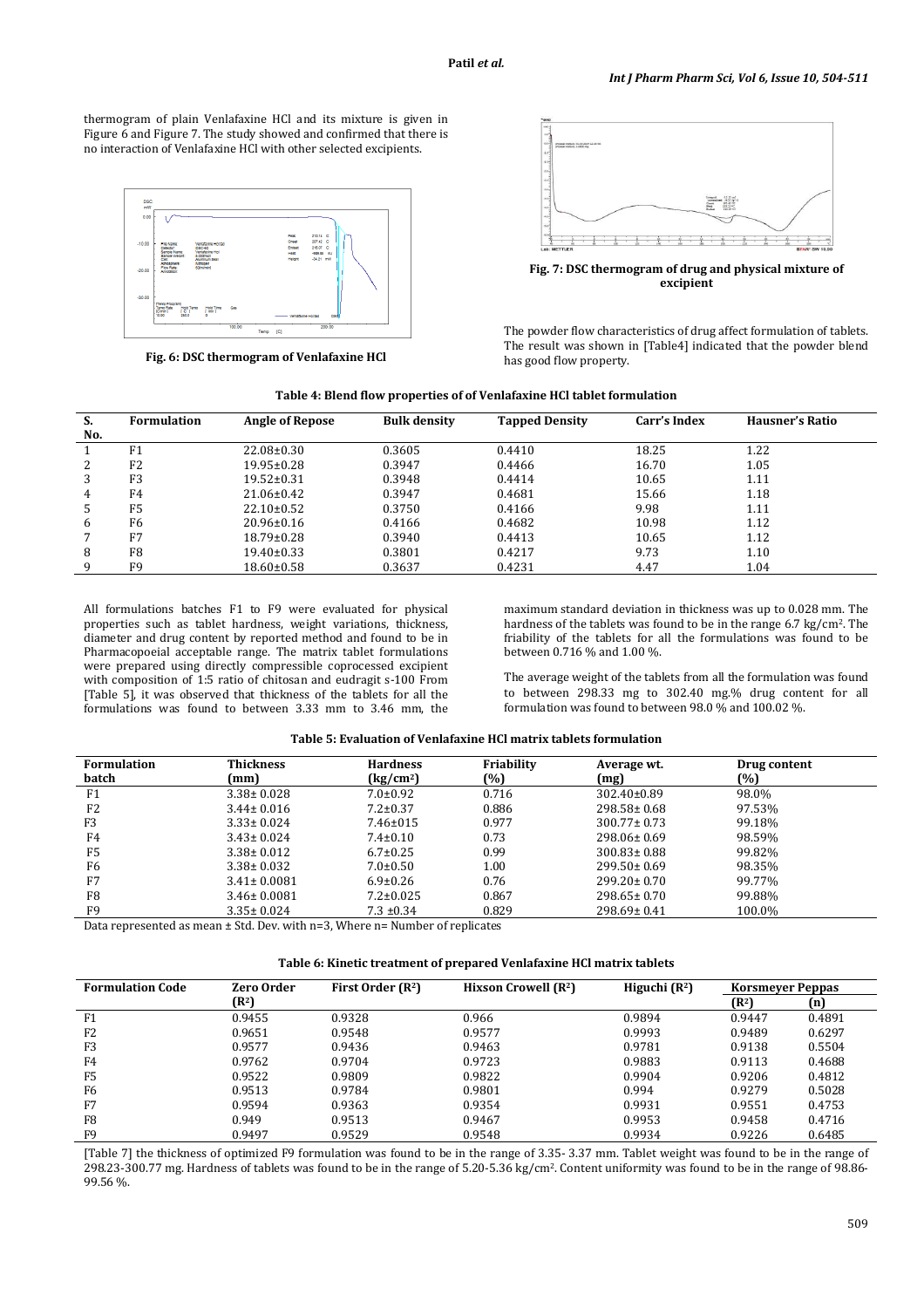**Table 7: Evaluation of formulation (F9) kept for stability at 400C /75%RH** 

| 1 Month     | 2 Month     | 3 Month     |
|-------------|-------------|-------------|
| White Color | White Color | White Color |
| 3.37        | 3.37        | 3.35        |
| 5.36        | 5.36        | 5.20        |
| 300.77      | 299.60      | 298.23      |
| 225.00      | 225.00      | 225.30      |
| 99.40       | 99.56       | 98.86       |
|             |             |             |

The stability dissolution profile optimized F9 formulation are depicted in the Figure 9, Short-term accelerated stability data obtained for optimized formulation revealed that drug content, thickness, hardness, in-vitro dissolution were not significantly changed under accelerated storage condition of 40 °C ± 2 °C / 75% ± 5 % RH

The dissolution studies were carried out for all nine formulations i. e. F1 to F9 was shown in Figure 8. Drug content of each tablet was 80 mg and 900 ml of dissolution medium was used for dissolution studies. Maintaining sink condition is important during the dissolution experiment for consistent and accurate measurement of the dissolution rate. Figure.8, it was observed that F9 formulation was found to be optimized formulation and release the drug up to 98.70% for 24 h in a sustained manner as compared to other formulations.

The dissolution data of batches F1 to F9 was fitted to Zero order, First order, Higuchi and Korsmeyer - peppas models [Table 6]. The preference of a certain mechanism was based on the correlation coefficient "r"for the parameters studied, where the highest correlation coefficient is preferred for the selection of the mechanism of release. The highest "r" value was obtained for Higuchi model, so it followed diffusion was the predominant release mechanism for matrix tablets results were in [Table 6]The value of release exponent"n" obtained from Korsmeyer equation was greater than 0.5 for F9- 0.6485 indicate Non -Fickian transport so the final mechanism of drug release was swelling or chain relaxation of polymers followed by diffusion and erosion and the drug releases by first order phenomenon as there was continuous increase in percent cumulative drug release up to 24 hours.



**Fig. 8: Cumulative percent drug release profile graph of F1 to F9 Formulation** 



**Fig. 9: Stability profile F9 (3 Month)** 

# **CONCLUSION**

Based on the studies it was concluded thatCo-processed excipients (chitosan: eudragit s-100) were prepared in ratio 1:1, 1:3 and 1:5 by

using Solvent evaporation method. The developed co-processed excipients were evaluated for Compressibility index (Carr's index), Hausner's ratio and Flow properties (Angle of Repose). The prepared co-processed excipient in the ratio of 1:5 showed excellent flow properties as compared to other ratio and native excipient like chitosan and eudragit s-100. Hence co- processed excipient in ratio 1:5 was select and use in sustained release matrix tablet of Venlafaxine Hydrochloride and evaluated for Pre-compression parameter such as bulk density, tapped density, Carr's index, Hausner's ratio, Angle of repose, and Post- compression parameter such as hardness, thickness, friability, weight variation, *In-vitro* drug release. Developed co-processed excipient showed good drug release retarding property and could be alternate way to overcome the problems associated with single polymer alone.

All the prepared formulation shows satisfactory organoleptic properties. Drug content of all the developed formulations was found within limits i. e. 98-101%. Once daily matrix tablets of Venlafaxine HCl were prepared using Co-processed excipient and, PVP K-30. The presence of PVP K30 reduces initial swelling of coprocessed excipient and retards the drug release up to 24 hours. The presence of Co-processed excipient sustains the drug release due to formation of gel layer around the tablet and PVP K30 releases drug slowly over prolong period of time by forming pores. This investigation clearly indicates that the combination of PVP K30 and Co-processed excipient could be used as retardant of drug release for a period of 24 hours. Various tablet evaluation parameters like thickness, hardness, friability, weight variation and drug content of all formulations were found to be satisfactory. Dissolution study revealed that formulations F9 release the drug up to 24 hours. All formulations showed Higuchi drug release kinetics. All formulation followed zero order kinetics. All formulations were fitted in Korsmeyer Peppas equation. The releases exponent ranges between 0.40-0.70. The optimized formulation (F9), in short-term accelerated testing done for three months at  $40^{\circ}$ C, there has been no significant difference in dissolution profile, drug content, hardness and physical appearance so formulation should be stable. Venlafaxine HCl matrices could be developed with desirable release modulation for a once daily administration.

## **CONFLICT OF INTERESTS**

# Declared None

#### **ACKNOWLEDGEMENT**

We would like to acknowledge Orchid Chemicals And Pharmaceuticals Ltd, Aurangabad, India for providing gift sample of Venlafaxine HCl, Everest Biotech Bengaluru, India, for providing gift sample of Chitosan, Evonik Degussa Ltd, Mumbai, India for providing gift sample of Eudragit S- 100, Alkem laboratory Ltd., Mumbai for providing gift sample of Polyvinylpyrrrolidone K30. Also we would like to Signet Chemicals Pvt Ltd, Mumbai for providing gift sample of microcrystalline cellulose, Magnesium stearate, Talc.

## **REFERENCES**

- 1. Russell R. Synthetic excipient challenge all-natural organics offer advantages challenges to developer and formulators. Pharm Tech 2004;27:38-50.
- 2. The International Pharmaceutical Excipient Council Excipient Composition Guide. Europe: 2009.